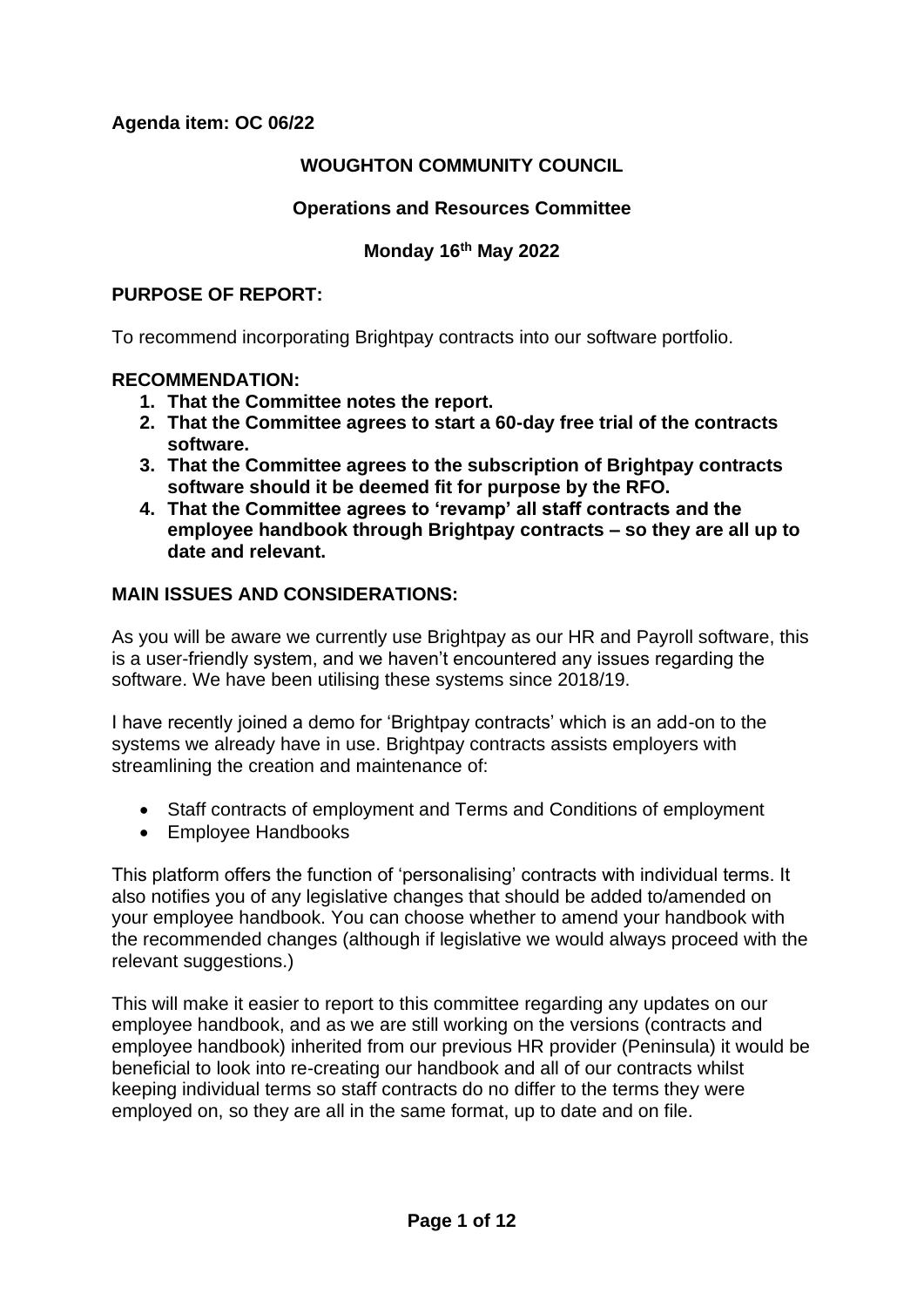### **FINANCIAL IMPLICATIONS:**

A standard licence is currently £199 per annum for annual licence (Ex. VAT) we currently spend approx. £350 per annum on our payroll and HR connect software. This would bring the total to £550 per annum for HR, payroll and contracts and handbook software.

There is an option to do a 60-day free-trial I am unsure on how much you can do on the trial licence but if agreed I would like to initiate a trial with the view of subscribing if it is fit for purpose.

#### **STAFFING IMPLICATIONS:**

None Perceived.

#### **OTHER IMPLICATIONS:**

None perceived.

#### **BACKGROUND PAPERS:**

Cloudy IT quote.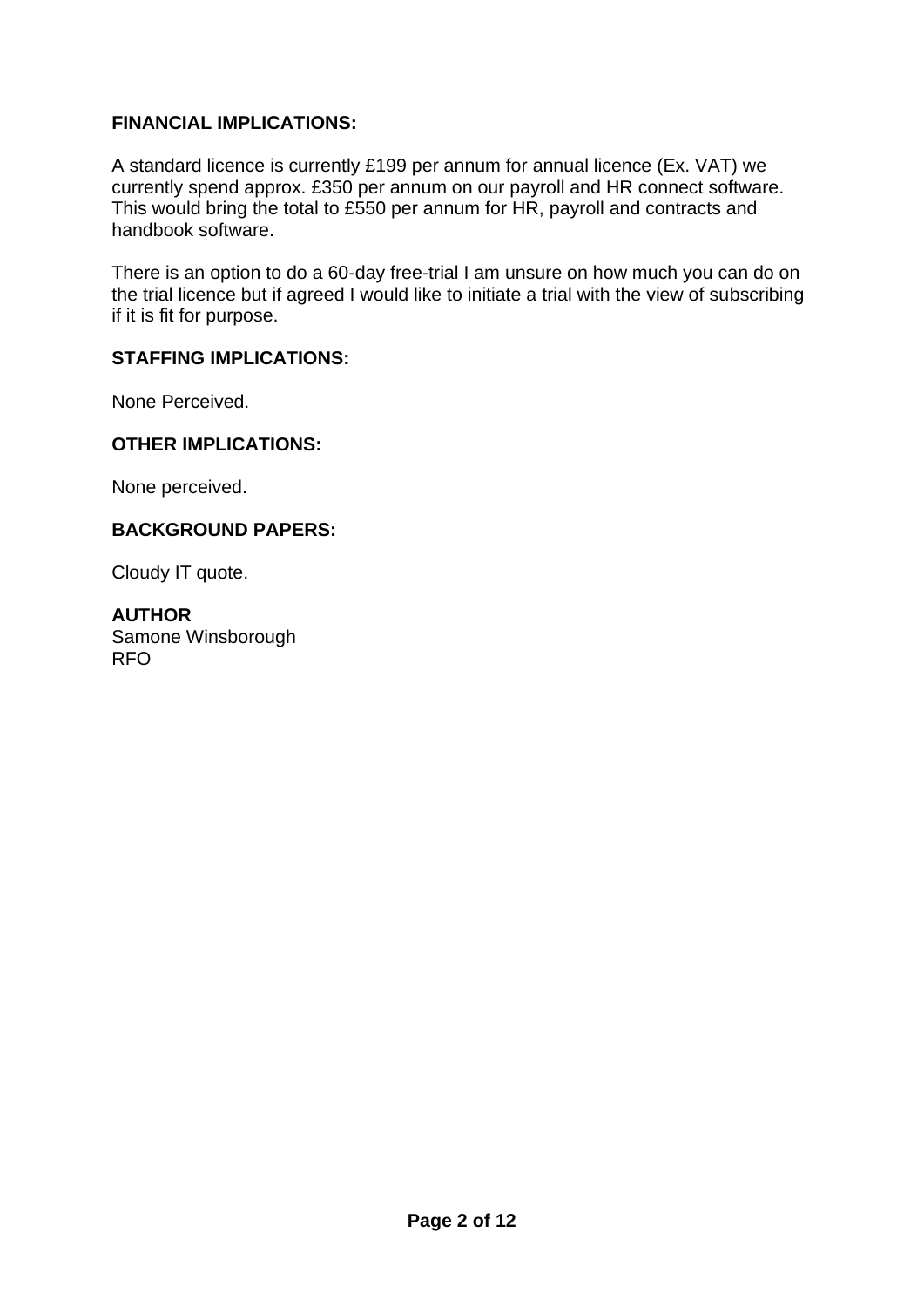**Agenda item: OC 07/22** 

### **WOUGHTON COMMUNITY COUNCIL**

### **Operations and Resources Committee**

**Monday 16th May 2022**

#### **PURPOSE OF REPORT:**

To propose new I.T for councillors.

#### **RECOMMENDATION:**

- **1. That the Committee notes the report.**
- **2. That the Committee agrees to renewing all councillor IT from the current (outdated) tablets to a Surface Go.**

### **MAIN ISSUES AND CONSIDERATIONS:**

There have been many discussions concerning the current IT kit we had previously provided for councillors. I am aware there had been ongoing issues with usability and some restrictions with its functionality. This was part of a decision that we formed to try and take the council as paperless as possible.

We can see from reviewing comments and the amount of paper agendas we are still providing that the kit you currently have is not fit for purpose. Further to this, when we made the decision last year to have our licenses changed to decrease inflation costs on renewing the infrastructure we already had in place, Cloudy IT were unable to complete the work on any of the councillor tablets.

This was a technical issue with the tablet being an android and the software on the tablets being too outdated to upload the new licenses and security to them. Effectively without getting too technical you can only upgrade software on an android tablet for 'X' number of years and we have surpassed the time frame.

This was concerning for us as we were not expecting to have to replace councillor kit after 3 years however, to opt to keep them without the work being conducted on them meant that the tablets would be unsupported, which would be a breach of our IT security policy.

We have very much taken this as a lesson learned and have now carried out due diligence on what we feel would be the best fit to please the majority in terms of being user friendly but also having the correct level of functionality to allow councillors to conduct their work.

With this in mind we have spoken to cloudy IT who have suggested we go with a Surface Go which is a laptop which can turn into a tablet if necessary (dual function) they are lightweight and easy to use and have been demoed by the council manager in my absence last week and the chair of the council.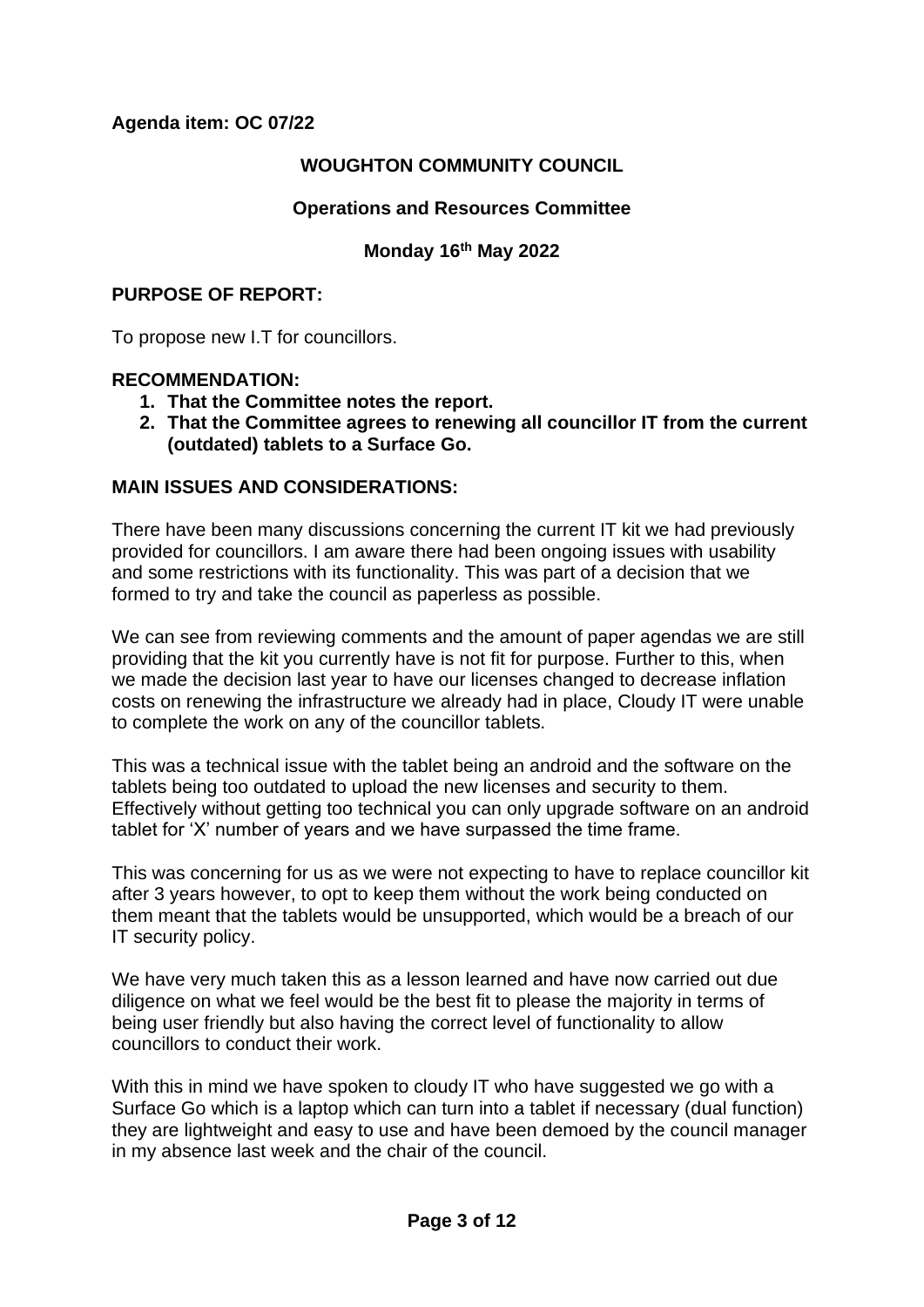### **FINANCIAL IMPLICATIONS:**

Due to the fact we aired our frustrations regarding the situation of having to replace these tablets after three years, instead of five which we had originally planned Cloudy IT have provided the following:

- applied 100% discount on all labour and training
- applied 50% discount on device management (security)
- applied 10% discount on the software.

The total costs for twenty (20) Surface Go's with the keyboard, device management, training and all licensing and set up has been quoted at £11,816 (NET) within a monthly cost ongoing of £79.00 (£948 per annum) this will effect our IT budget line and will need to be rectified for next year with the reflective costs of the new kit and the monthly subscription.

#### **STAFFING IMPLICATIONS:**

None Perceived.

### **OTHER IMPLICATIONS:**

None perceived.

### **BACKGROUND PAPERS:**

Cloudy IT quote.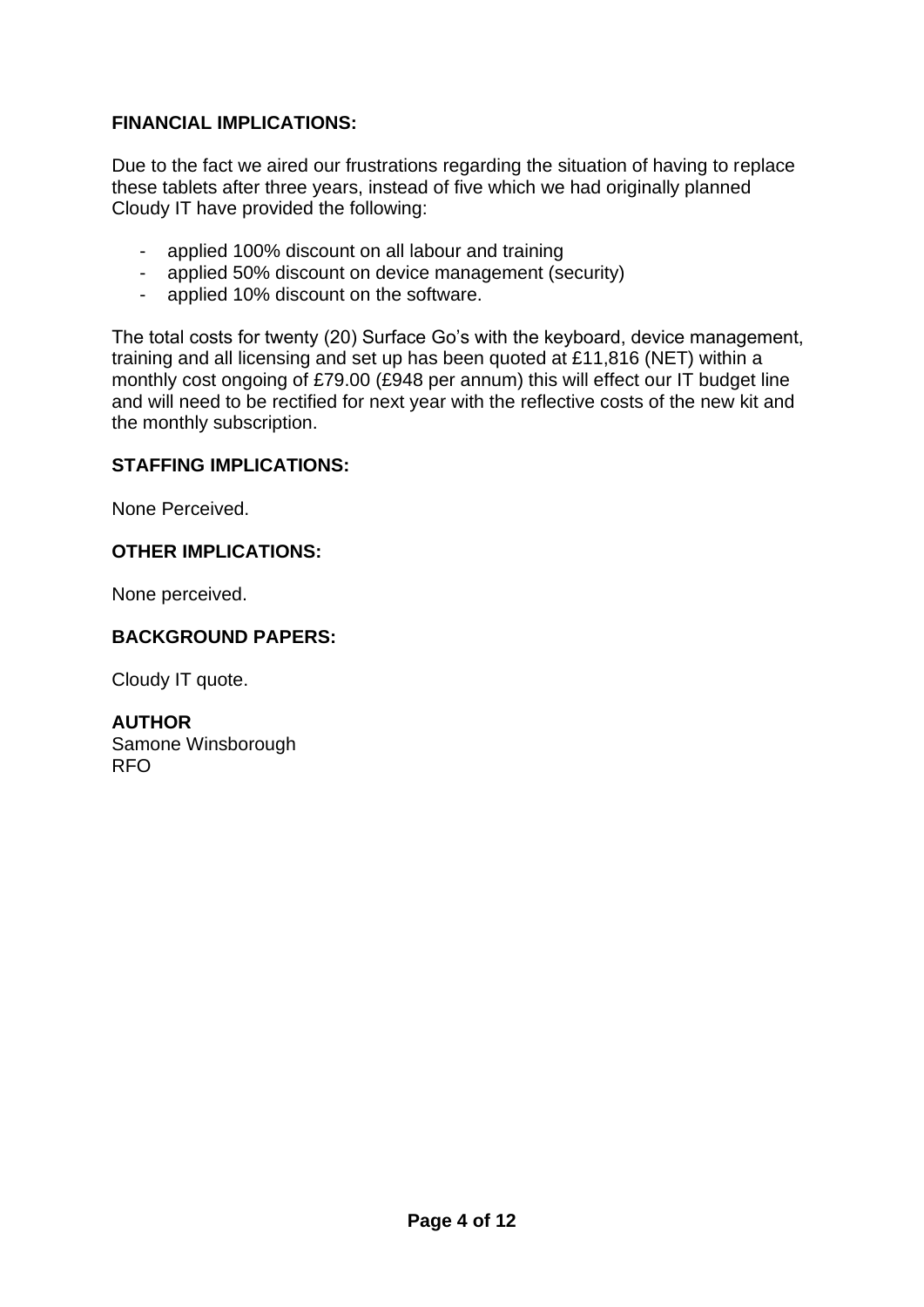### **Agenda item: OC 08/22**

### **WOUGHTON COMMUNITY COUNCIL**

### **Operations and Resources Committee**

### **Monday 16th May 2022**

#### **PURPOSE OF REPORT:**

To update the committee on internal budget reporting.

#### **RECOMMENDATION: That the Committee notes the report.**

#### **MAIN ISSUES AND CONSIDERATIONS:**

To give more responsibility and overview to budget holders, we piloted providing the senior managers with budget monitoring reports on a monthly basis and providing them with quarterly breakdowns.

Whilst these proved useful, we have decided alongside the summary which notes the spend vs. the budget (year to date), we have also started this financial year with a change to how we input salaries so that budget holders can also be given a detailed breakdown of all the spend (monthly.) against their specific budget lines, this should further assist with anything that could have potentially been coded incorrectly. Any queries can easily be picked up by the budget holder and the RFO can also query any major under or overspend at any point in the year.

We will continue to provide a summarised report to all budget holders, and they will also have the addition of a detailed report which lists all of their spend.

### **FINANCIAL IMPLICATIONS:**

None Perceived.

#### **STAFFING IMPLICATIONS:**

None Perceived.

### **OTHER IMPLICATIONS:**

None perceived.

#### **BACKGROUND PAPERS:**

None.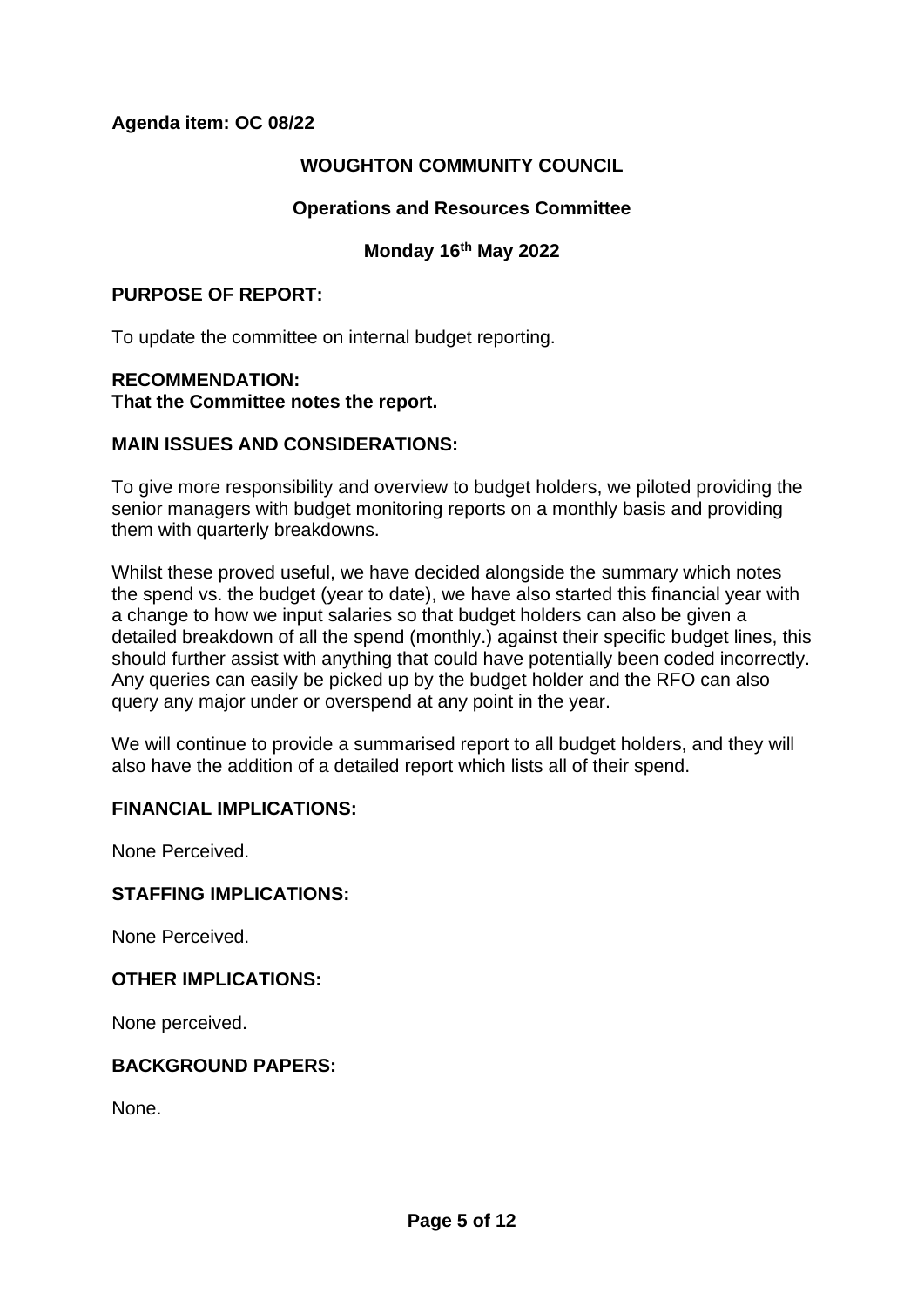# **AUTHOR**

Samone Winsborough RFO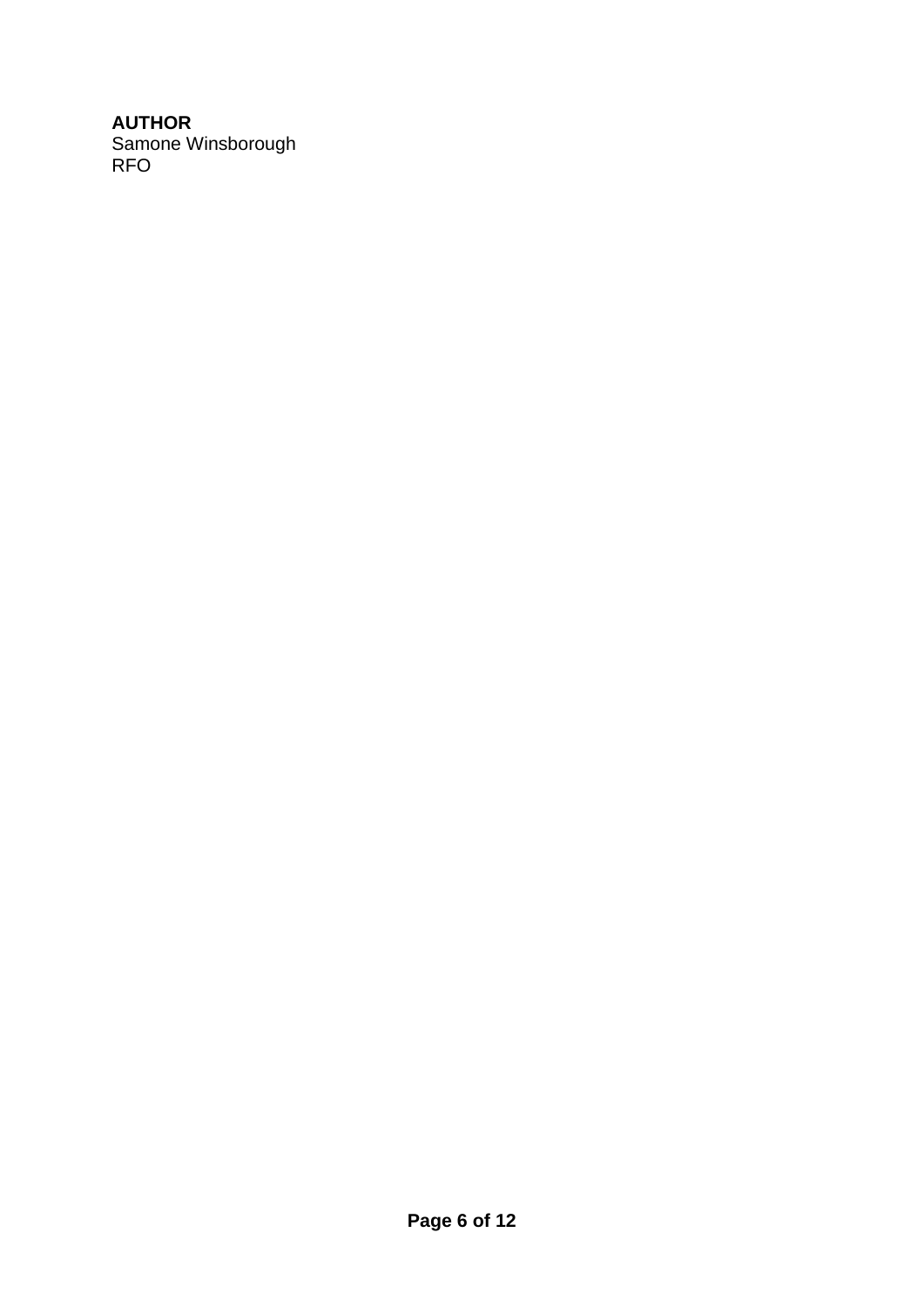### **Agenda item: OC 09/22**

### **WOUGHTON COMMUNITY COUNCIL**

### **Operations and Resources Committee**

### **Monday 16th May 2022**

#### **PURPOSE OF REPORT:**

To update the committee on the additional works that needed to be carried out on Tinkers Bridge meeting place roof.

### **RECOMMENDATION:**

**That the Committee notes the report.** 

### **MAIN ISSUES AND CONSIDERATIONS:**

Due to the urgent nature of the works that needed to take place, a decision had to be made using delegated powers regarding this matter. This paper is purely informative.

As you will all be aware it was agreed that we would elect ALS Roofing to lay a completely new roof on Tinkers Bridge Meeting Place, due to the constant leaks it was prone to the infrastructure of the ceiling was being put under considerable pressure. Therefore, we agreed to pay £17,825 (NET) £20,742 (Inc VAT) to get the roof replaced.

However once we had agreed for the work to go ahead, they uncovered further issues when lifting the roof up that the base layer of wooden supports were rotten due to significant water ingress which was worsened by the removal of the plastic tunnel covers (work carried out by MKC without any consultation with Woughton) the council manager has since contacted Milton Keynes Council regarding this issue and how it has impacted on our finances in order to get it fixed and at time of writing this report he is still awaiting a response.

After reviewing the roof the decision was made that all of the rotten boards needed to be lifted and replaced and that we would like to add the thicker layer of membrane and insulation to the roof to mitigate any further instances of this happening due to the thickness of the Celotex added to the roof they also would need to add timber on the side of the building to accommodate a curb for the water to stop running down the sides.

All of this should stop any serious issues with the roof for a long period of time and it was important that we carried this piece of work out correctly so the initial payment we made wouldn't come a false economy.

Therefore, in consultation with Senior leadership and council manager and RFO the decision was made to pay the quote we had been provided for the additional work, this came to a total of £9,049 (NET) and £10,858 (inc. VAT).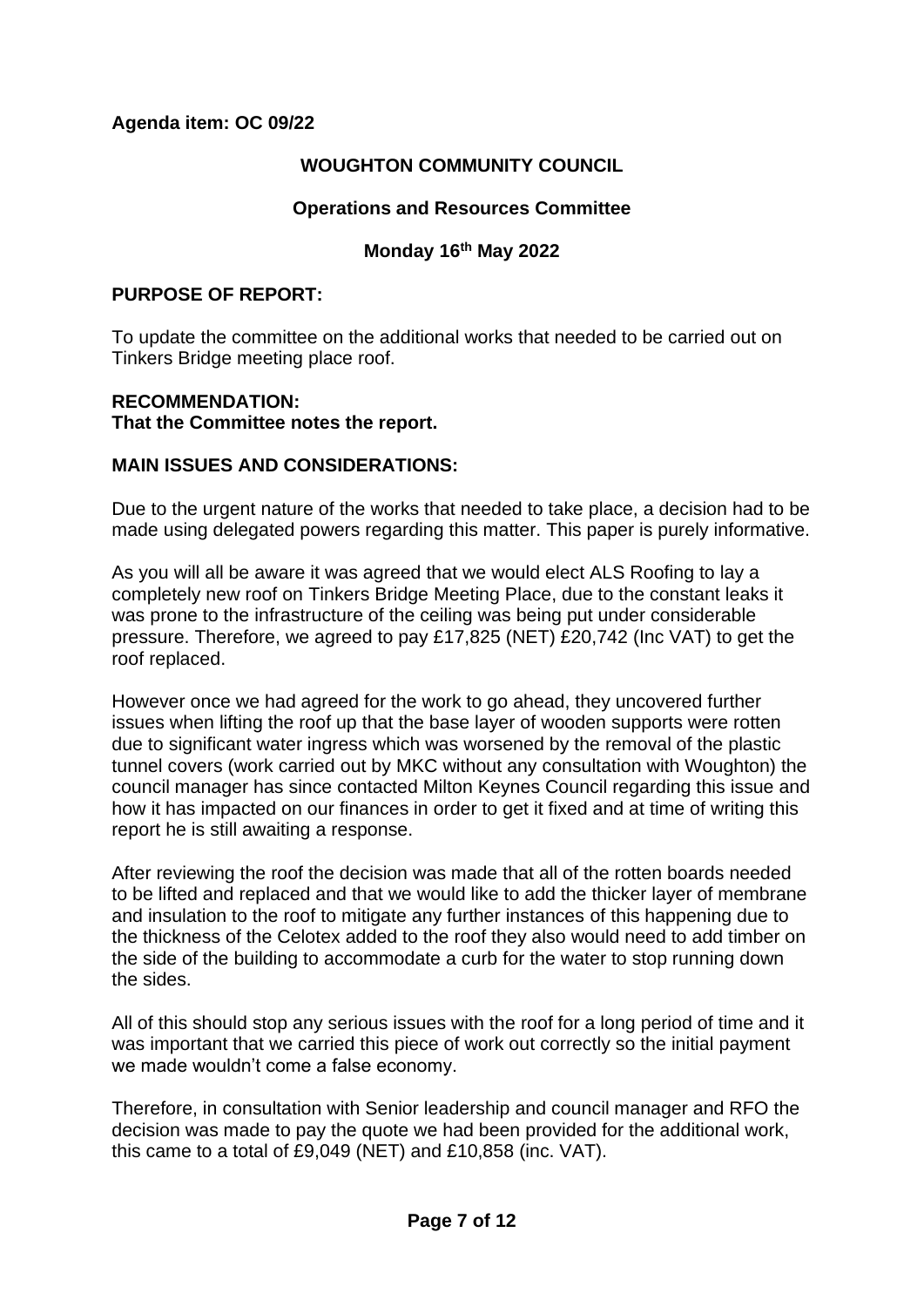The costs of replacement of Tinkers Bridge roof has increased from NET costs of £17,825 to £26,874.

### **FINANCIAL IMPLICATIONS:**

An increase on original anticipated costs from £17,825 to £26,874 (+ £9049) which will be taken from reserves.

### **STAFFING IMPLICATIONS:**

None Perceived.

### **OTHER IMPLICATIONS:**

None perceived.

### **BACKGROUND PAPERS:**

None.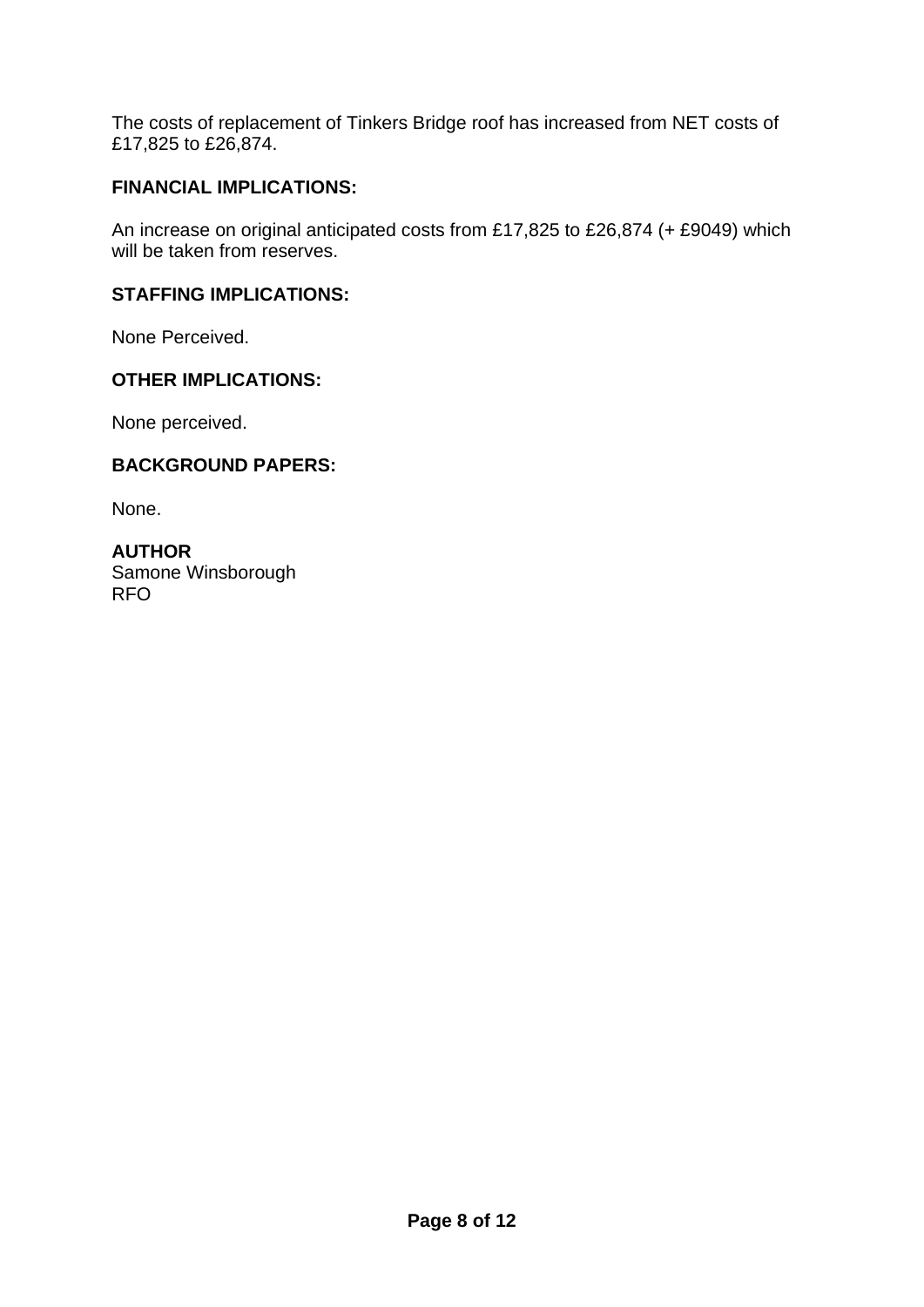### **Agenda item: OC 10/22**

### **WOUGHTON COMMUNITY COUNCIL**

### **Operations and Resources Committee**

### **Monday 16th May 2022**

#### **PURPOSE OF REPORT:**

To update the committee on recent work experience placements and to explore the options of 'tokens' of gratitude/recognition.

#### **RECOMMENDATION:**

- **1. That the Committee notes the report.**
- **2. That the Committee agrees to continue with work placements where relevant.**
- **3. That the Committee agrees work placements are to provide a 'snapshot' of what it is like in the place of work in replacement of being at school and therefore the experience of working at Woughton is the beneficial factor of completing a placement with us.**

### **MAIN ISSUES AND CONSIDERATIONS:**

We recently had a work experience placement, who applied directly to us. The individual had to complete an application form and have an interview before being offered the placement.

Upon their placement the individual got to shadow and experience many different elements of working but more specifically working at Woughton. She had a varied week and did a range of things from shadowing the council manager and RFO and learning how local council works, to working in the community fridge and café. The work placement spent time with each directorate within Woughton (operations, community, environment, and youth) It was noticeable she thoroughly enjoyed work within the community team, and we saw a positive confidence boost in the placement from when she started to her finishing her placement with us.

We would like to continue work placements where it is relevant and where the individual commits to an application and interview process.

The suggestion was made in full council (09/05/22) that potentially work placements should be given a token of recognition for the work they have done with us throughout their weeks experience, because when you go to work you are paid for your contributions. Whilst this is a nice idea, I would not recommend that we continue to explore this option, it is not a transactional agreement. Instead of going to school students come and learn in the workplace, a lot of the work that is done is shadowing and explorative into what the expectations are at work and what a working day looks like.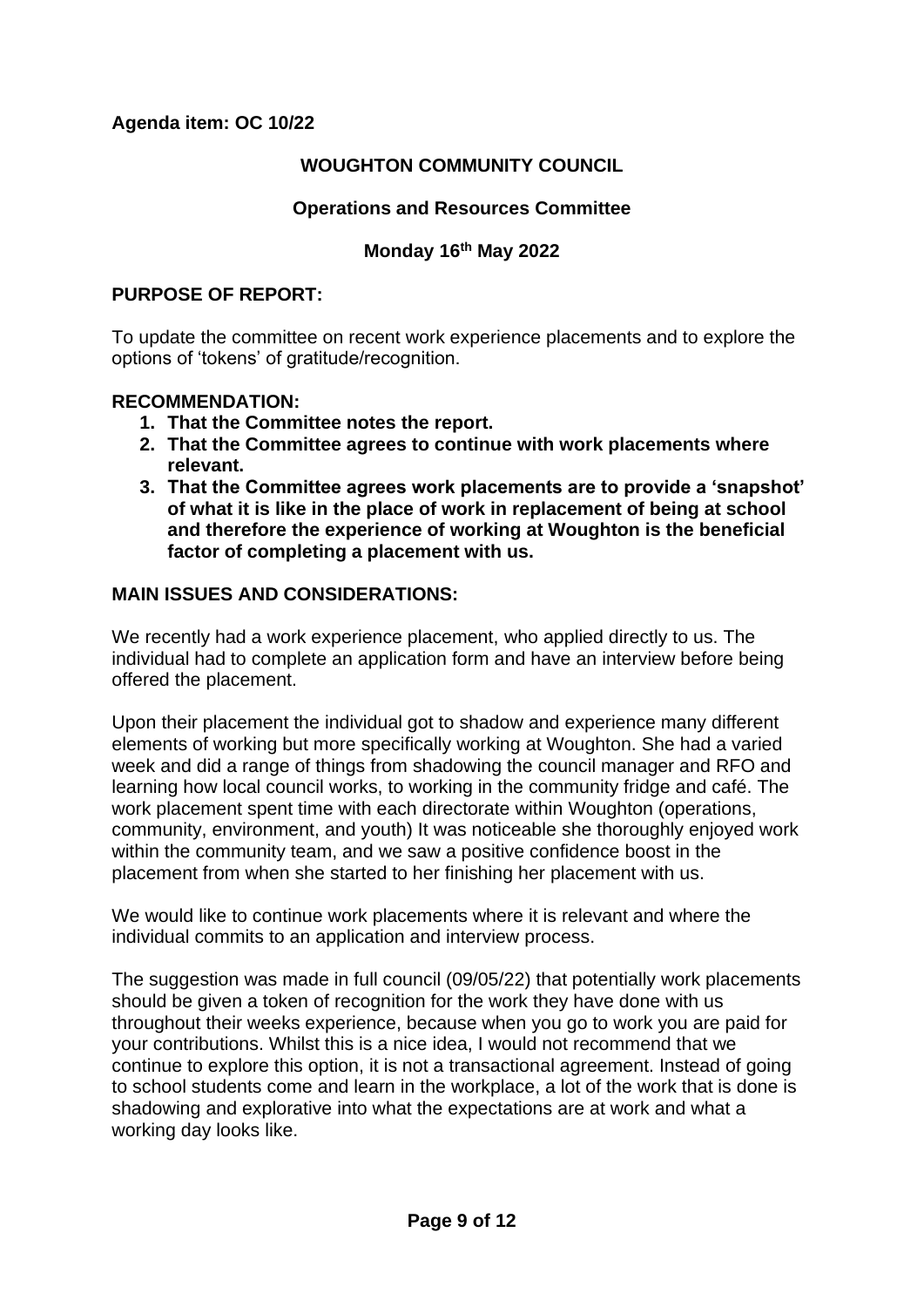As a team we all work well together and I would suggest that Woughton is probably one of the better places to gain experience in, we have open office, and all the staff were happy to help and sit with the student. Further to this, when we got lunch as a team our work placement was provided with lunch without charge, and she was invited to the Chairs awards and got to enjoy a Friday evening with colleagues, councillors and residents and enjoyed some refreshments there too.

We always endeavour to and encourage inclusivity within Woughton and think this manner would be displayed with all work placements, certainly around providing lunch at least once a week and getting them involved in some of the 'fun' aspects of working at Woughton, whether that be by joining events such as Chairs awards, or joining projects such as generational gardening, community café etc.

We will always endeavour to encourage a placements passion in any areas of our work, which is why she was placed with the community team doing things such as fridge, larder, and café as much as possible so that she could get involved in what she enjoyed the most.

The placement has requested to come back on a volunteer basis, which I think is testament to how well she was treated whilst on placement with us.

### **FINANCIAL IMPLICATIONS:**

None Perceived.

#### **STAFFING IMPLICATIONS:**

None Perceived.

#### **OTHER IMPLICATIONS:**

None perceived.

### **BACKGROUND PAPERS:**

None.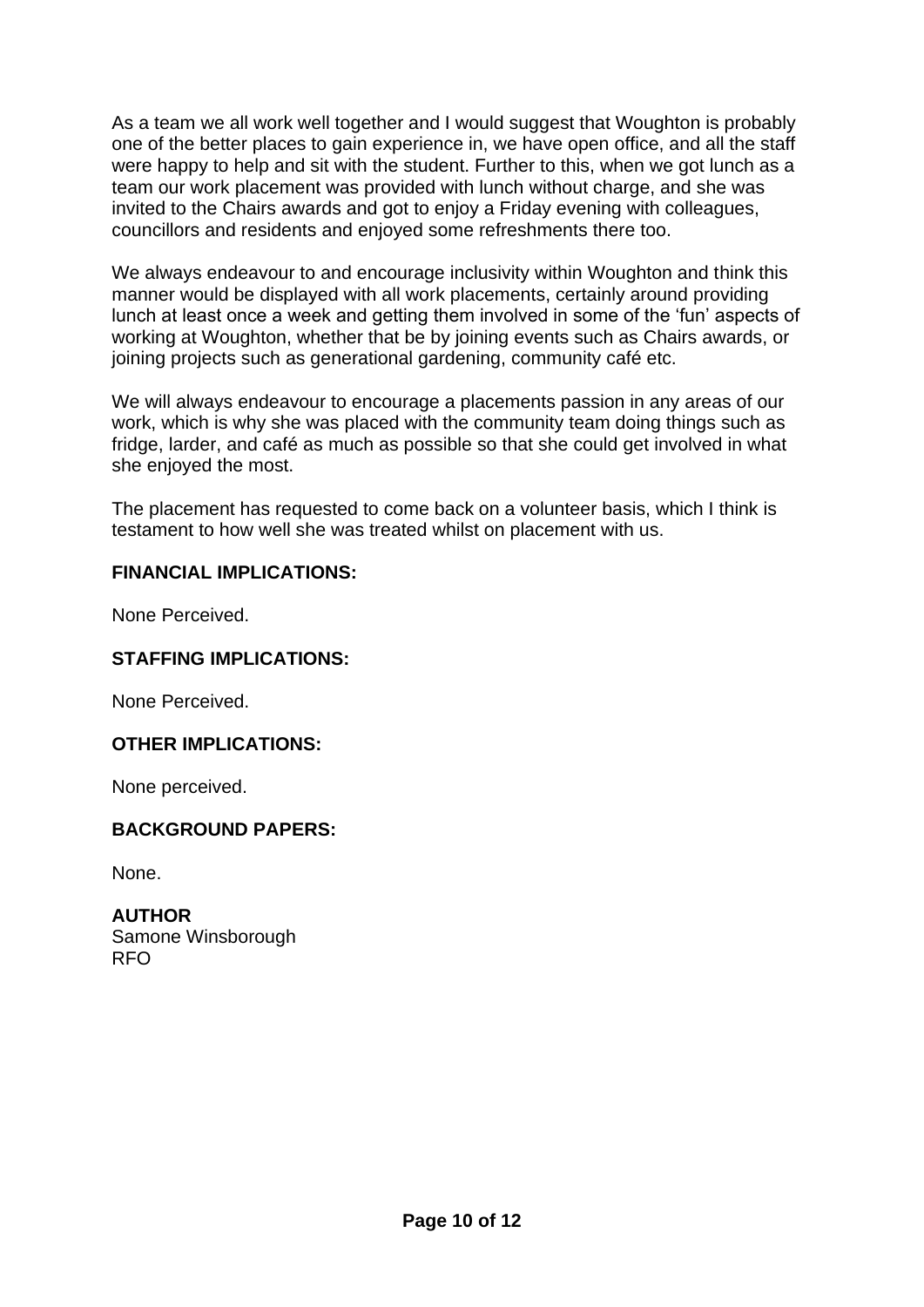### **Agenda item: OC 11/22**

### **WOUGHTON COMMUNITY COUNCIL**

### **Operations & Resources Committee**

### **Monday 16th May 2022**

#### **PURPOSE OF REPORT:**

To update the committee on the Risk Register.

#### **RECOMMENDATION:**

- **1. That the committee notes this report and the attached Risk Register.**
- **2. That the committee makes any comments or suggestions regarding the document.**
- **3. That the committee ratifies this document as the official Risk Register for 2022/2023.**

### **MAIN ISSUES AND CONSIDERATIONS:**

The Risk Register is a key council document that details the potential risks, any mitigation and anything that could be done to further reduce either the risk or the impact of said risk.

This document was created in 2019 and has been updated each year. The major changes to the document for this version are:

- Removal of Policy and resource Committee (PandR) to be replaced primarily with Operations
- Review of all elements to ensure that they reflect the current situation
	- o some minor changes to include the CiLCA qualification, senior officers undertaking relevant qualifications and courses
	- o Updates around the current ICT provision and the additional security that brings
	- o Updated financial management information
	- o Updated policy information
	- $\circ$  Two (2) further risks noted impact of trailer usage and potential for ongoing Covid impact / further pandemics

The Council Manager is confident that the risk management schedule in place is suitable and sufficient. Whilst there remain some concerns about external factors (cost of living crisis, long term impact of Brexit, the covid pandemic and ongoing considerations), on the whole, this document reflects a reasonably robust approach to risk management, a suitable suite of policies that support effective delivery and safety and financial practices that protect the assets of the council and the public money that it is trusted with.